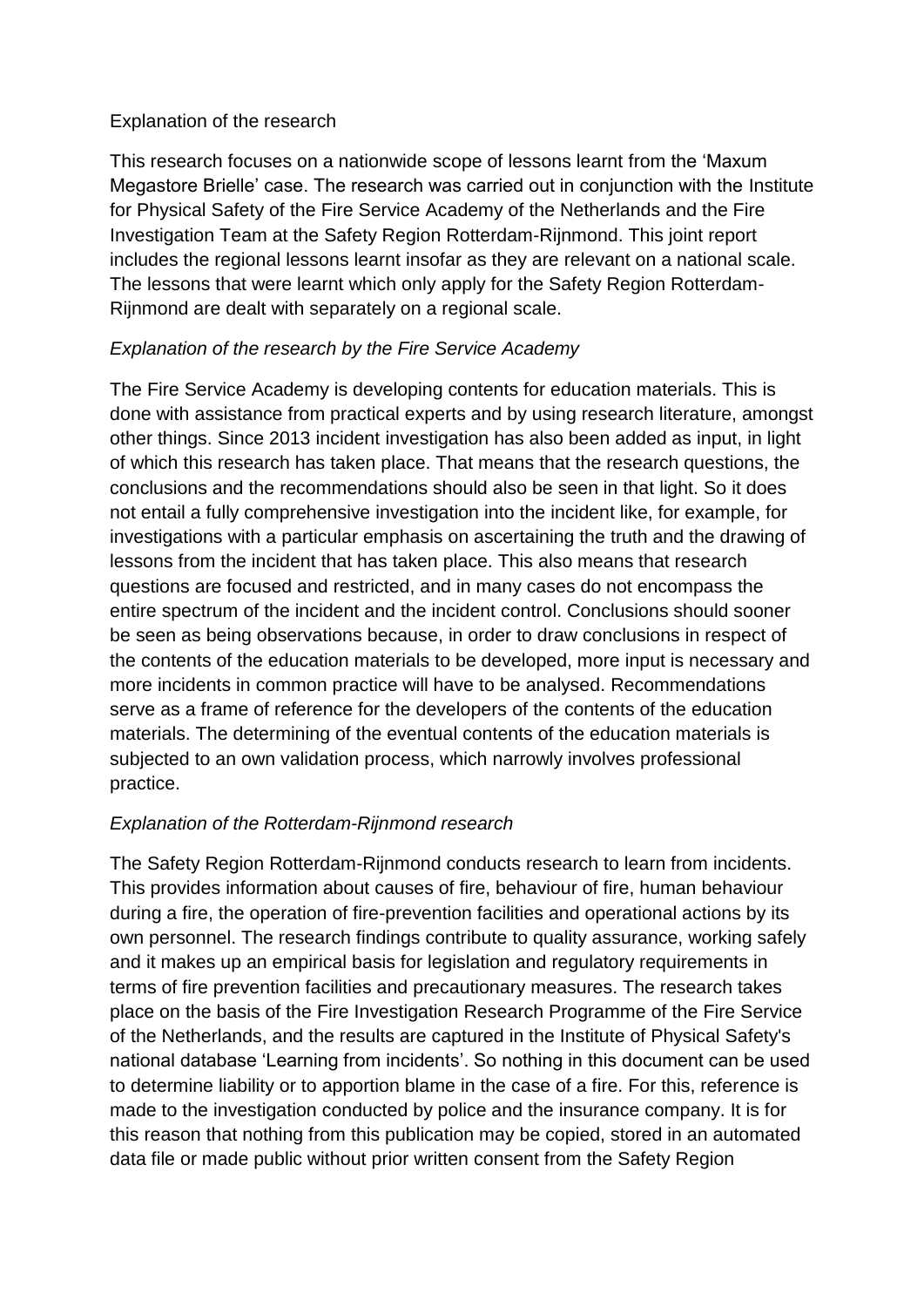Rotterdam-Rijnmond. The Safety Region Rotterdam-Rijnmond cannot accept any liability for possible damages emanating from this report.

# **Management summary**

In the context of developing contents for education materials for lessons and course materials, the Fire Service Academy conducts research in conjunction with the relevant safety region into instructive fires. The Fire Service Academy and the Fire Investigation Team of the Safety Region Rotterdam-Rijnmond have jointly conducted an investigation into the major fire at the Maxum Megastore in Brielle situated at the industrial area of 't Woud on 11 June 2013. The reasons for this investigation were the circumstances of the fire, which included the rapid fire development in a large fire compartment, the hefty smoke development with a societal impact and the presence of large volumes of synthetic foams. In this investigation the primary focus was the cause of the fire, the behaviour of the fire, the fire preventative condition of the building and the mono-disciplinary behaviour by the fire brigade.

On 11 June 2013 at about quarter to two in the afternoon, a fire broke out at the Maxum Megastore, a furniture store with a warehouse. The premises had been built in 1992 and the two building layers were connected to each other via an indoor stairwell. The premises had a total usable area of 3,665 m². In the granting of a licence, use was made of the Containment of Fire (BvB) method. Here the choice was made for a package of precautionary measures no. 1, also indicated as the 'burn down scenario'. Hence there were no particular requirements for the supporting structure which relate to escaping safely and a safe repressive behaviour.

The fire originated on the first floor and developed rapidly. After the first fire-fighting unit appeared at the scene it rapidly became clear that, due to the hefty smoke development, it was no longer justified to go inside. On the arrival of the fire brigade at the scene, the Duty Officer informed the units that a 'burn down scenario' was applicable for the premises and that nobody was allowed into the building. His provisional plan of approach was then geared towards the precipitation of the smoke in order to limit the nuisance for the surroundings as much as possible. The precipitation of the smoke did not have the desired effect. So the windows were smashed in order to provide the fire with more oxygen so as to create a better burning with less smoke. It could not be avoided that a large part of the industrial area and the city centre of Brielle located behind it, were caught in the thick of the smoke. The downwind high-voltage pylons also had to be protected from the impact of the smoke and soot particles, in order to prevent the 'breaking down' of the insulators. Since the police could no longer reach the premises of the surrounding industrial area because of the large volumes of smoke, it was decided to deploy a second platoon to check out and to evacuate the industrial area further. At about 21.30 the fire had passed its peak. So at about 22.00 the signal was given that the fire was under control and the fire brigade that was present, was potentially scaled down. The following morning at about 9.30 deployment was ended.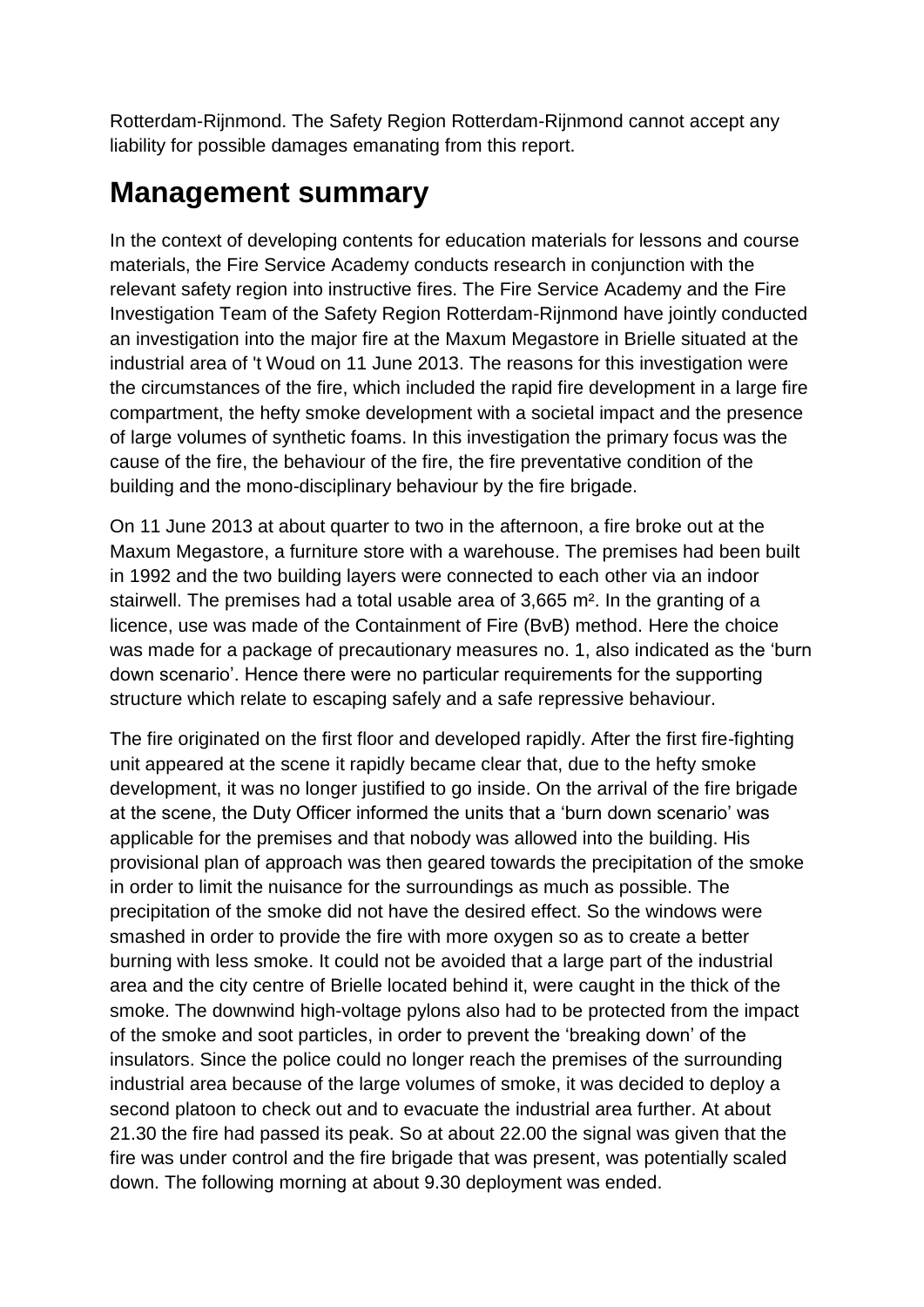The research gears itself towards lessons learnt for the fire brigade in terms of addressing risk control (particularly for the containment of fire), the repressive deployment in terms of the observation, assessment and decision-making processes, smoke developments and combating, safety and the relationship between risk control and the repressive deployment. In the search for answers, the history of the development of the fire, and the process of sounding the alarm and escaping was investigated.

#### **Research question 1: Where did the fire originate, what was the cause of the fire and how did the sounding of the alarm and the escaping occur?**

From the technical investigation it appeared that the fire must have started on the 1st floor. The cause could not be traced as a result of the structural condition of the premises after the fire.

It apparently concerned a rapid fire development with hefty smoke development. Due to the fire load and the insulation of the premises, the fire was ventilation controlled for a long time. Only after a number of openings were created did the fire become fuel-controlled and could burn out. The fire alarm was sounded by the owner. He and two other people present were able to vacate the premises.

#### **Research question 2: Which lessons can be drawn in view of the risk control, particularly for the containment of fire?**

- 1. The starting points of mirror symmetry could lead to risks of fire spread. The performance requirement of the Buildings Decree can be complied with, while the functional requirement is not complied with. In point of fact, the building is then actually positioned closer to another building than assumed in the calculations.
- 2. Compliance to the building regulations does not automatically lead to a containable fire in practical terms, also because of the lack of safety margins.
- 3. The (building)regulations do not keep account of environmental impacts. Hence the calculation method falls short of the repressive reality and an incident could have a major societal impact with greater fire brigade deployment than reckoned in the method. Because of this deficiency, the results of calculations are barely reflective for the required fire brigade deployment to control an actual incident.
- 4. The starting points and input values of the calculations in practical terms are simply exceeded, because they're difficult to live up to and to check. In cases of a fire this could lead to repressive problems. This is particularly a point of emphasis when the outcome of the calculated values is just below the limit values.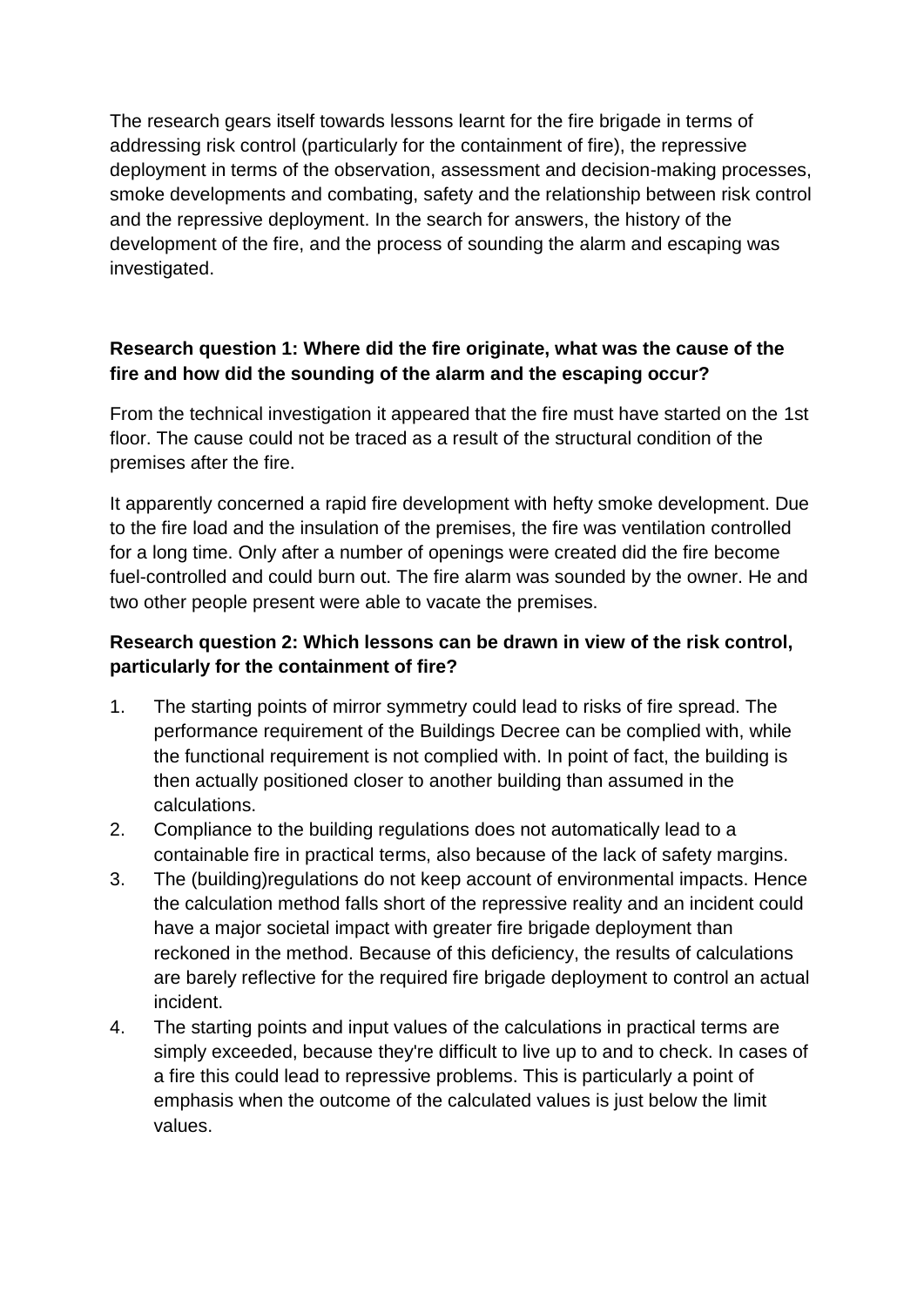- 5. The BvB method assumes an unrealistic fire scenario. This could cause a (major) variance between the calculated and the actual duration of the fire and could mean a (serious) environmental impact caused by smoke.
- 6. The BvB method does not keep sufficient account of an outdoor storage facility or a parking lot. Especially when the required resistance to fire penetration and flash-over is recorded with a 'sufficient distance' away, then it is doubtful whether a fire in a building beside a parking lot can be contained with 1 fire engine.

All things considered, it can be concluded that the determining method for the containment of fire is far removed from what happens in reality, which the fire brigade has to deal with in repressive common practice.

## **Research question 3: Which lessons can be drawn for the repressive deployment in terms of observation, assessment and decision-making, smoke control and safety?**

- 1. The package of precautionary measures no. 1 does not necessarily lead to a defensive outdoor deployment. On the basis of what the fire fighters observe at the scene they could deviate from this under the strict condition that the risks are kept to a minimum for the deployed personnel.
- 2. For the fire brigade there are currently no effective methods available for smoke control. The method of precipitating smoke with water does not give the desired effect.
- 3. Attention is necessary for safety risks in supplying oxygen to develop a fire. This concerns both the risks taken during the smashing of windows as well as the utilisation of a shovel operator without breathing air.

## **Research question 4: Which lessons are there in the relationship between risk control and repressive deployment?**

- 1. Experiences have been gained with the availability of preventative information in the repressive phase. Brief, actually applicable preventative information can support repressive supervisors with preventative knowledge during the deployment.
- 2. There are big differences between the theoretical starting points of regulations and the practical situation during a fire. That is why the fire brigade at the scene is faced with problems which were not foreseen beforehand or were envisaged otherwise.
- 3. There is a difference between the results of the theoretical calculation of the risks for the high-voltage cables beforehand, and the estimation by TenneT and the fire brigade during the fire as regards the hazardous threat of the highvoltage cables. It cannot be determined whether these are or were actually a risk, although it was actually a focal point in the deployment.
- 4. Assumed public, managerial and internal pressure led to the carrying out of actions which have no other function but to create a positive conceptualisation.